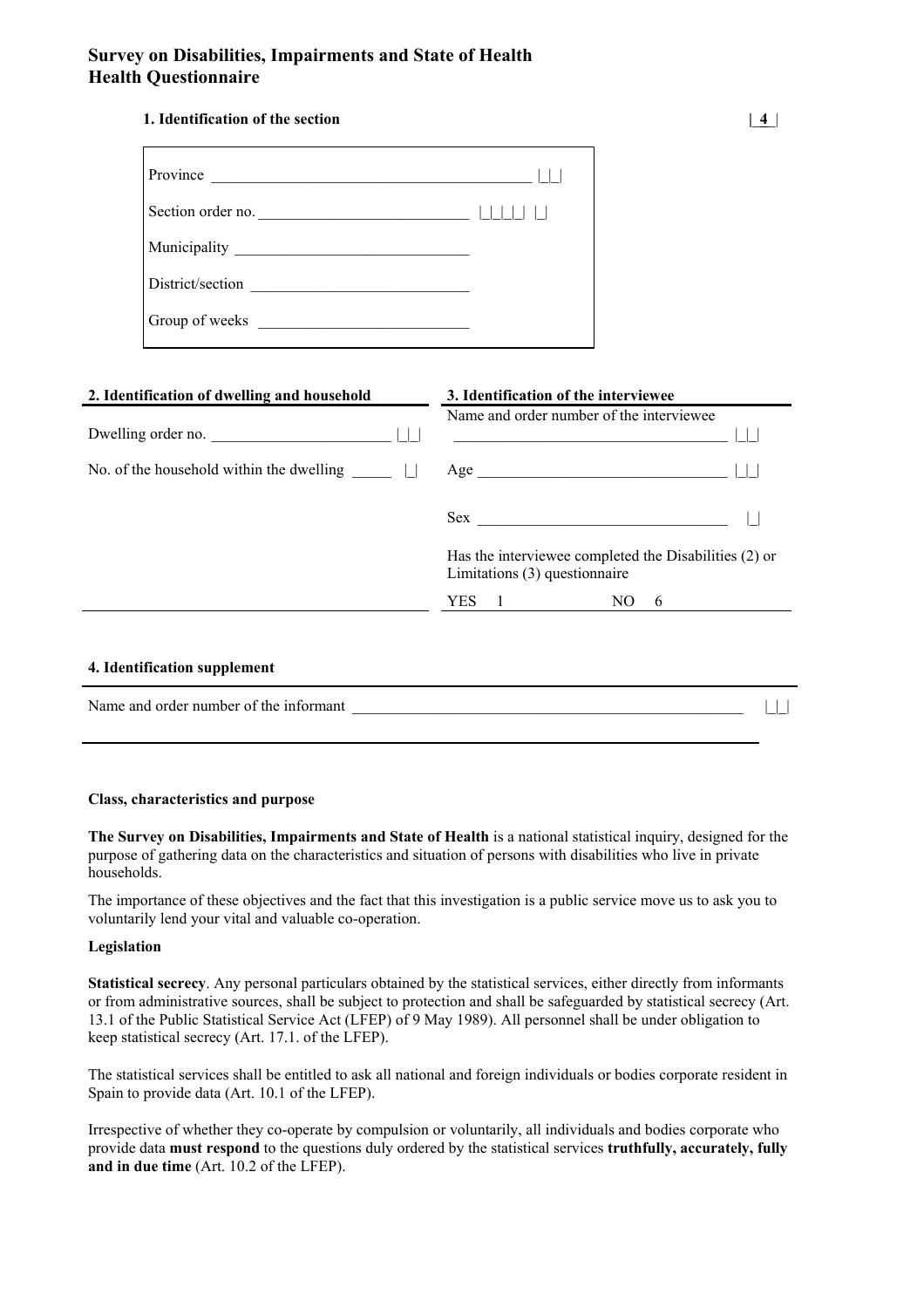# **State of health**

# **5.1. How would you rate the state of your health generally?**

| Good      | 2 |
|-----------|---|
| Fair      |   |
|           | 4 |
| Very poor |   |

# **5.2. What is your weight and height unclothed and unshod?** Pregnant women should specify their weight before pregnancy. Specify your weight in kg and your height in cm.

| 1. Weight |  |  |
|-----------|--|--|
| 2. Height |  |  |

# **5.3. Have you used any medicine, such as tablets, drops, injections, etc., in the last fortnight?**

| VE <sub>c</sub> |          |                         |
|-----------------|----------|-------------------------|
| N <sub>O</sub>  | $\sigma$ | $\rightarrow$ go to 5.5 |

### **5.4. Specify whether or not you paid for these medicines in any of the following forms**

|                                                                                          | - NO        |
|------------------------------------------------------------------------------------------|-------------|
| 1. Paid for in full by the public health system                                          | _ 6         |
| 2. Paid for in part by the public health system                                          | $\sigma$    |
| 3. Paid for privately (by the patient and private insurance schemes), under prescription | $6^{\circ}$ |
| 4. Paid for privately (by the patient and private insurance schemes), over the counter   | $\sigma$    |

**5.5. Interviewer**: Consult the interviewee's identification particulars, printed on the cover of this questionnaire. If the person has completed the Disabilities or Limitations questionnaire  $\rightarrow$  go to 5.11 Otherwise  $\rightarrow$  go 5.6

# **5.6. Have your everyday activities been limited on health-related grounds in the last month?**

| <b>YES</b> | 1. no. of working days     |  |
|------------|----------------------------|--|
|            | 2. no. of non-working days |  |
| NO.        |                            |  |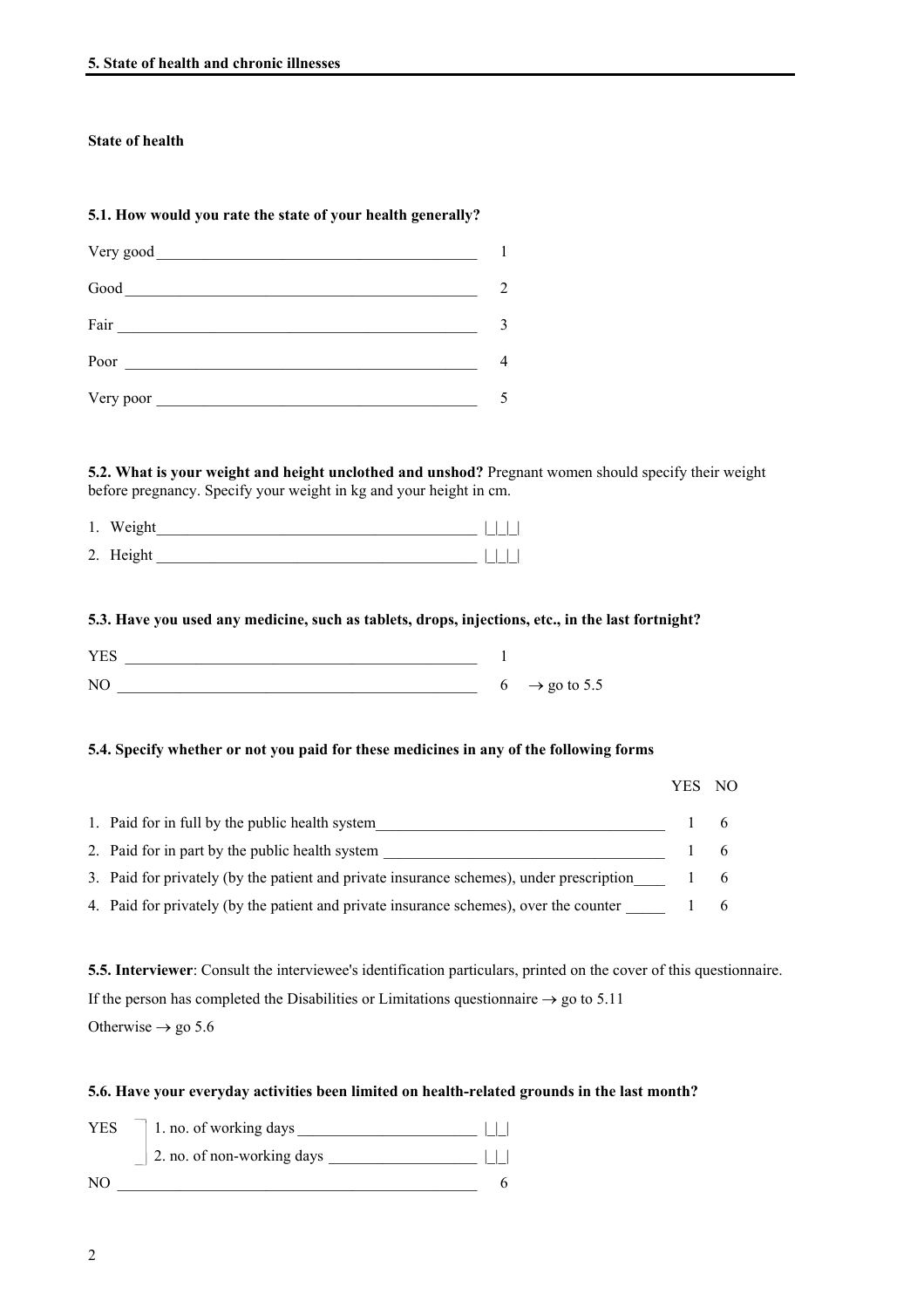**5.7. How many children did your mother have before you were born?** Count all the children that the interviewee's mother had before the interviewee was born, both those now living and any who have died.

| No. of children |  |  |  |
|-----------------|--|--|--|
|-----------------|--|--|--|

# **5.8. How old was your mother when you were born?**

| Under 20 years      |   |
|---------------------|---|
| From 20 to 29 years | 2 |
| From 30 to 34 years | 3 |
| From 35 to 39 years |   |
| 40 years and over   |   |

# **Interviewer**:

If the interviewee is **a woman and aged over 15 years** (16 or over), continue with questions 5.7 and 5.8. Otherwise, go to question 5.11.

**5.9. How many children and miscarriages at over 6 months of pregnancy have you had?** Count all the living or dead **children** that the interviewee has had, as well as all the **pregnancies** aborted at over 6 months of gestation.

No. of children and miscarriages at over 6 months of pregnancy \_\_\_\_\_\_\_ |\_|\_|.

**5.10. Considering all the children and/or miscarriages at over 6 months of pregnancy that you have had, how hold were you when your first child was born or you first aborted at over 6 months of pregnancy?**

|--|--|--|

# **Chronic illnesses**

**Interviewer**: The following questions in this section refer to long-term or frequently recurrent health-related problems.

**5.11. Has your doctor told you that you are suffering from one or more of the problems or chronic illnesses listed below?** When you ask the informant this question, you should read out the chronic illnesses or problems listed under question 5.12.

| YES |  |                                 |
|-----|--|---------------------------------|
|     |  |                                 |
| NO. |  | $6 \rightarrow$ go to section 6 |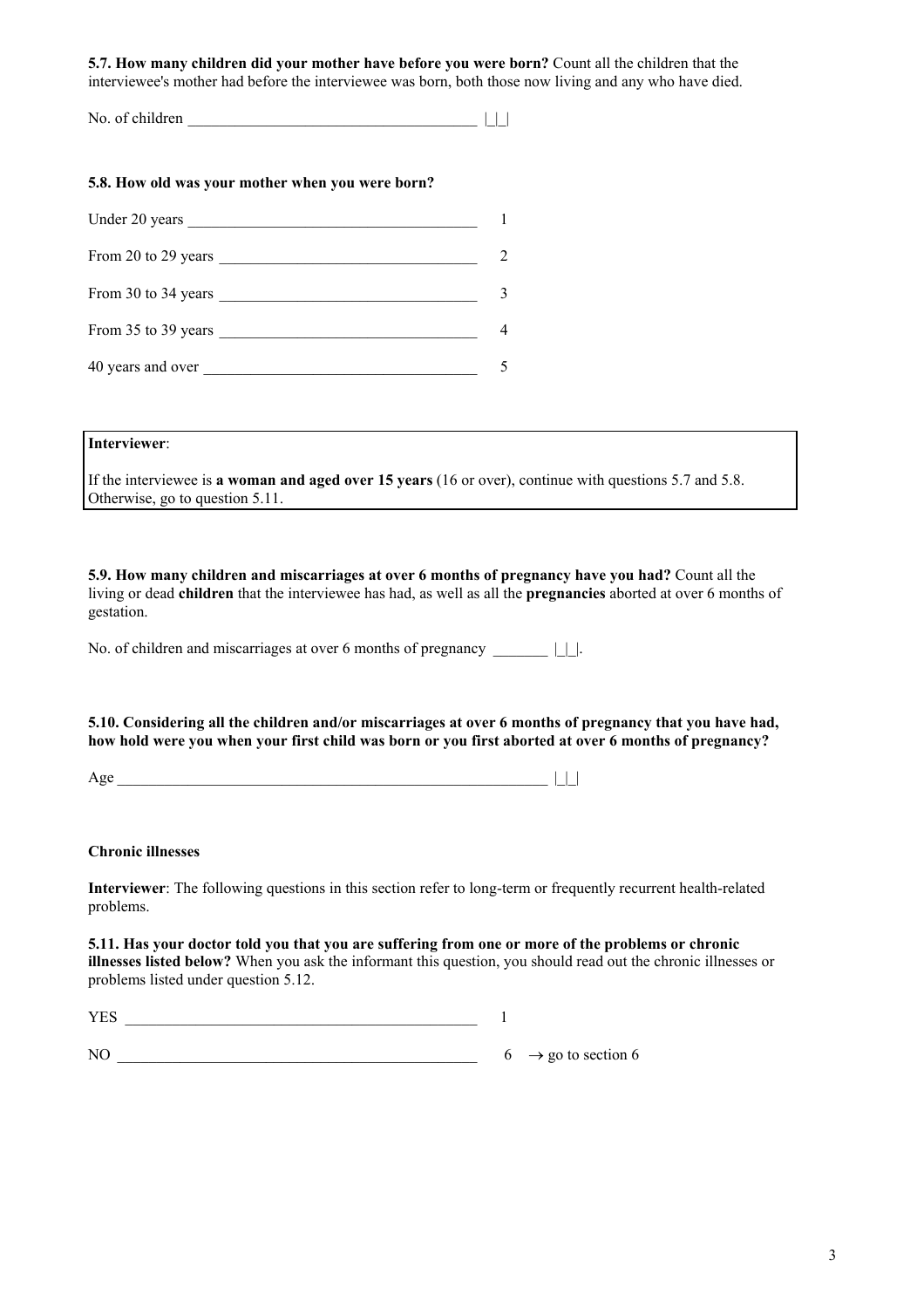# **5.12. Specify whether or not you suffer from the following chronic problems or illnesses and, if so, your age at their onset.**

If the interviewee was **aged** under 1 year at the onset of the problem, enter **00**.

|                                                     |                  |                           | Age    |
|-----------------------------------------------------|------------------|---------------------------|--------|
| 1. Chronic bronchitis, asthma, emphysema            | NO               | YES $1 \rightarrow$<br>6  | $\Box$ |
| 2. Allergies of any kind (skin, respiratory, etc.)  | NO               | YES $1 \rightarrow$<br>6  | $\Box$ |
| 3. Epilepsy                                         | NO               | YES $1 \rightarrow$<br>6  | $\Box$ |
|                                                     | NO               | YES $1 \rightarrow$<br>6  |        |
|                                                     | NO               | YES $1 \rightarrow$<br>6  | $\Box$ |
| 6. Heart diseases                                   | NO               | YES $1 \rightarrow$<br>6  | $\Box$ |
|                                                     | NO               | YES $1 \rightarrow$<br>6  |        |
| 8. Cirrhosis of the liver                           | NO               | YES $1 \rightarrow$<br>6  | $\Box$ |
| 9. Arthrosis and rheumatic problems (neck, shoulder | <b>YES</b><br>NO | $\vdash \rightarrow$<br>6 |        |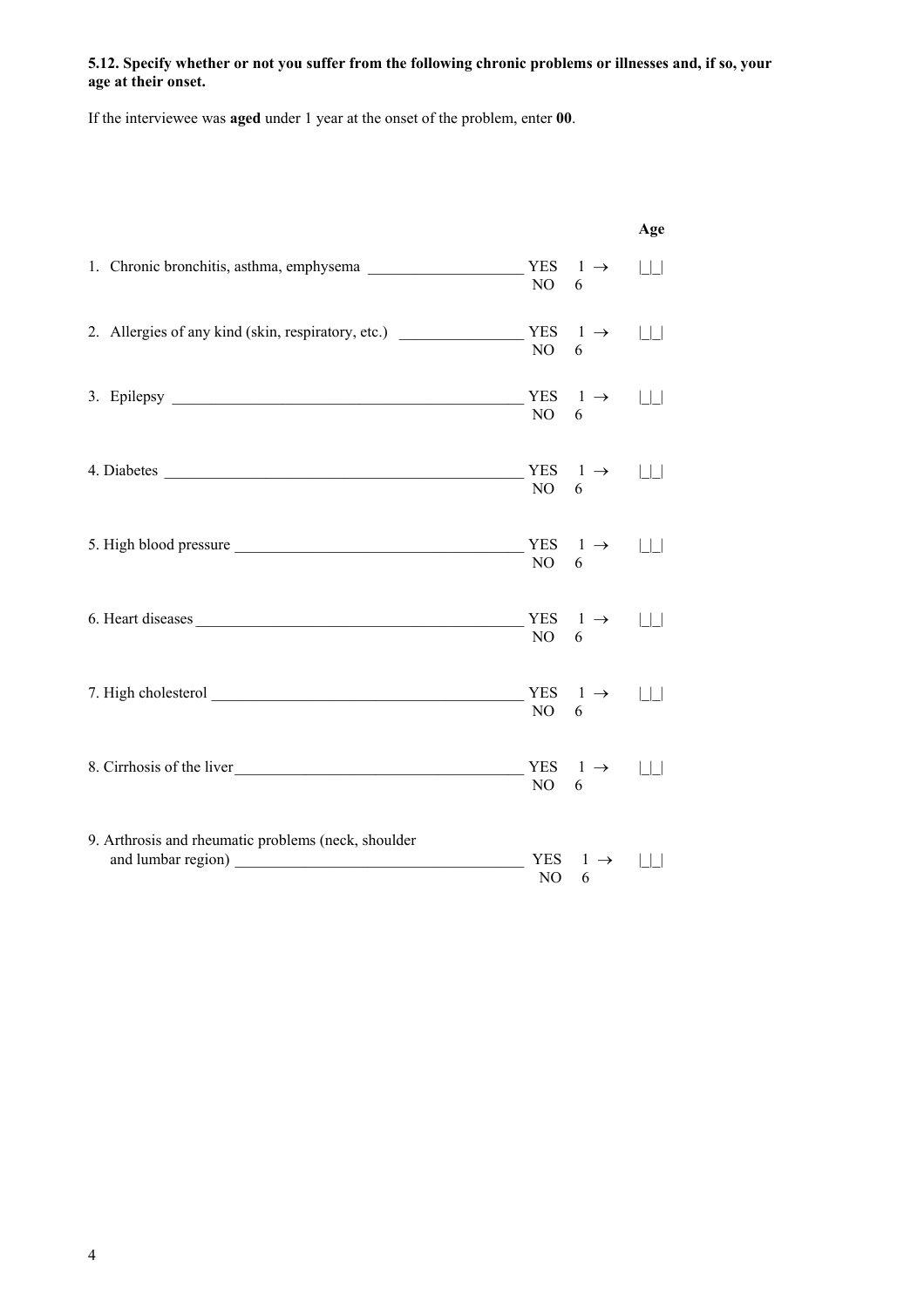# **5.12. Specify whether or not you suffer from the following chronic problems or illnesses and, if so, your age at their onset** (continued)**.**

If the interviewee was **aged** under 1 year at the onset of the problem, enter **00**.

| 10. Stomach or duodenal ulcer, atrophic gastritis $\begin{array}{c} \text{YES} \\ \text{1} \rightarrow \text{1} \end{array}$ | NO | Age<br>6                                   |
|------------------------------------------------------------------------------------------------------------------------------|----|--------------------------------------------|
|                                                                                                                              | NO | YES $1 \rightarrow   \_  $<br>$6 \quad$    |
|                                                                                                                              |    | YES $1 \rightarrow   \_  $<br>NO $6$       |
| 13. Chronic anaemia                                                                                                          |    | YES $1 \rightarrow   \_  $<br>NO 6         |
| 14. Nerve problems, depressions or sleep disorders _____________________________                                             |    | YES $1 \rightarrow   \_  $<br>NO 6         |
|                                                                                                                              | NO | YES $1 \rightarrow   \_  $<br>$6\degree$   |
|                                                                                                                              |    | YES $1 \rightarrow   \_  $<br>NO 6         |
| 17. AIDS                                                                                                                     | NO | YES $1 \rightarrow \Box$<br>6              |
| 18. Other chronic problems or illnesses                                                                                      | NO | YES $1 \rightarrow \Box$<br>6 <sup>6</sup> |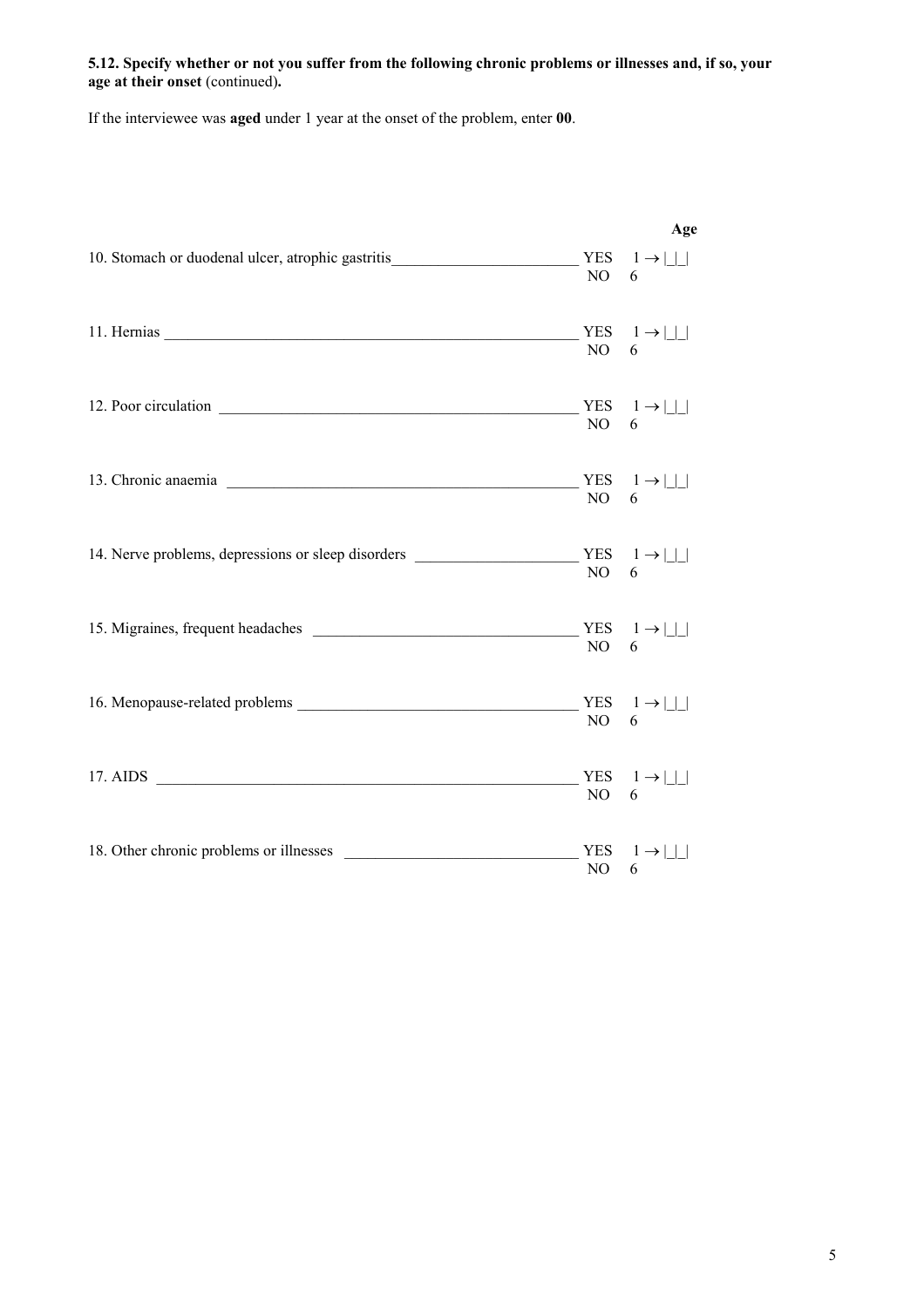# **Accidents generally (except road accidents)**

**Interviewer:** The following questions refer exclusively to **accidents** (except road accidents) that have caused wounds or injuries enough to oblige the accident victim to limit one or more of his/her regular activities.

# **6.1. Have you suffered an accident that has prevented you from doing any of your everyday activities in the last 12 months?** Do not include road accidents

| <b>YES</b>     |                           |
|----------------|---------------------------|
|                |                           |
| N <sub>O</sub> | $6 \rightarrow$ go to 6.5 |

**6.2. What type of accident or accidents have you suffered in the last 12 months and where?** Complete the boxes with the **number** of accidents suffered by the interviewee in the last 12 months, depending on the accident **type** and **where the accident took place**. Do not include road accidents.

|                                                                                       | Place where the accident occurred |                       |                            |                            |                                   |                   |                    |
|---------------------------------------------------------------------------------------|-----------------------------------|-----------------------|----------------------------|----------------------------|-----------------------------------|-------------------|--------------------|
| <b>Accident type</b>                                                                  | Home                              | Place<br>of work      | Teaching<br>institution    | thoroughfare               | Public Dangerous<br>sports venues | Public<br>place   | Other<br>places    |
| Accidental poisonings due to<br>the intake of drugs and/or                            |                                   | $\vert \vert \vert 2$ | $\vert \vert$   3          | $\vert \vert$   4          | $\left  \ \right $   5            | $\vert \vert$   6 | 7                  |
| Accidental poisonings due to<br>the intake of foodstuffs                              | $\vert \vert \vert 8$             | $ $     9             | $\vert$   $\vert$ 10       | 111                        | $\vert \vert$   12                | 13                | $\vert \vert$   14 |
| Accidental poisonings due to<br>the intake of corrosive and<br>caustic products, etc. | 15                                | 1116                  | $\vert$ $\vert$ $\vert$ 17 | $\vert \vert$   18         | 19                                | 20                | 21                 |
| Accidental falls                                                                      | $\vert \vert$<br>22               | $\vert \vert$   23    | $\vert$   24               | 25                         | $\vert \vert$   26                | 27                | 28                 |
| Trapped parts and cuts caused<br>by electrical objects or tools _                     | 29                                | $\vert \vert$   30    | 31                         | $\vert 32 \vert$<br>$\Box$ | 33                                | 34                | $\vert$ 35         |
| Accidents caused by fire ______                                                       | 36                                | $\vert$     37        | 38                         | $\vert$   39               | 40                                | 41                | 42                 |
| Accidents caused by alcohol<br>and drug consumption ______                            | 43                                | $\vert$   $\vert$ 44  | $\vert$   $\vert$ 45       | $\vert$ $\vert$ 46         | 47                                | 48                | 49                 |
| Other accidents and poisonings<br>(cuts, foreign bodies, etc.)                        | 50                                | 51                    | 52                         | 53                         | 54                                | 55                | 56                 |

**6.3. Which of these accidents was the latest you suffered in the last 12 months and for how many days were your everyday activities limited?** Consult question 6.2 and enter the **pre-printed code** for the **latest accident** you suffered.

1. Code of the latest accident  $\Box$ 

2. Number of days\_\_\_\_\_\_\_\_\_\_\_\_\_\_\_\_\_\_\_\_\_\_\_\_\_\_\_\_\_\_\_\_\_\_ |\_|\_|\_|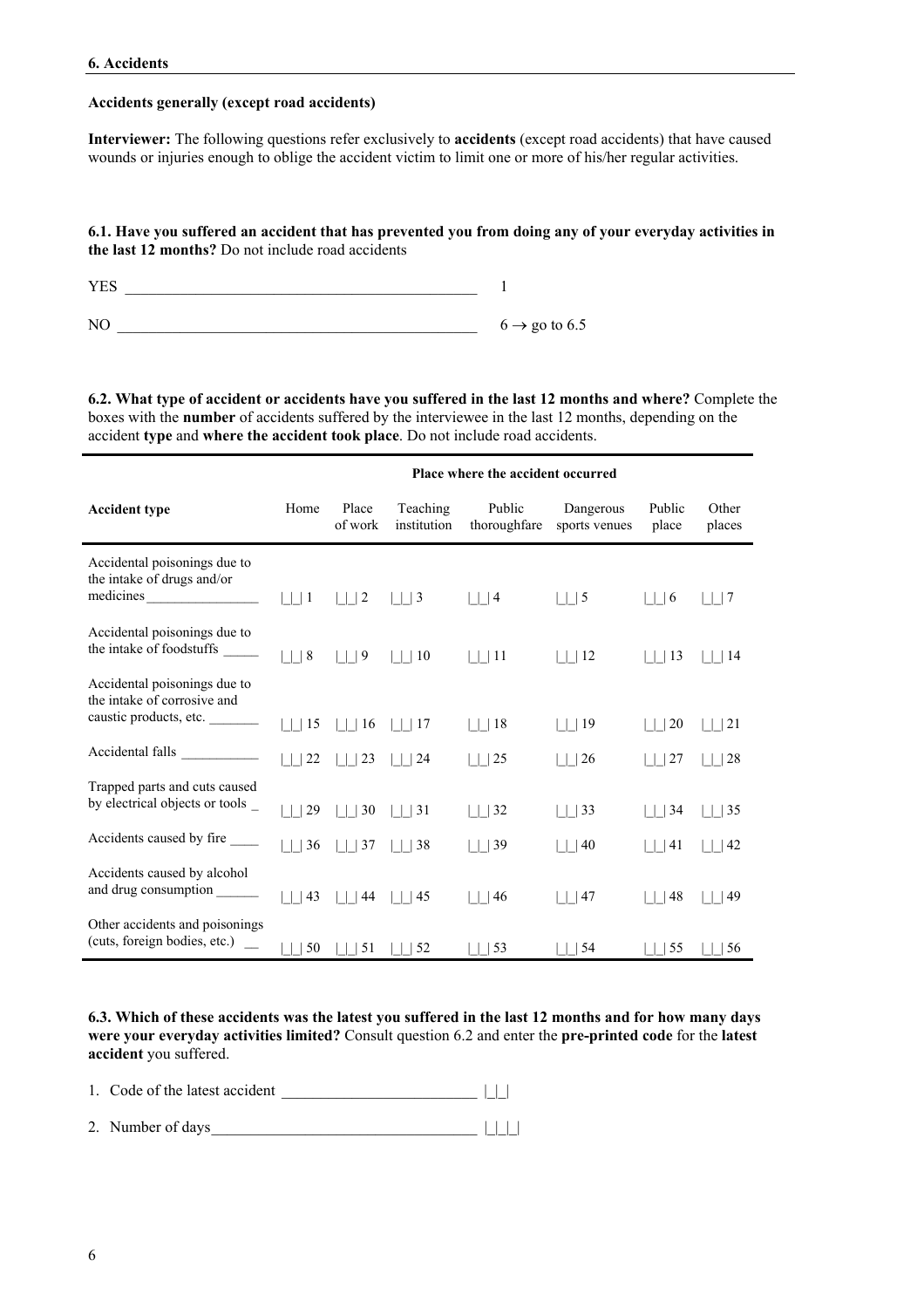# **6.4. How did this latest accident affect your everyday living?**

| Significantly |  |
|---------------|--|
| Fairly        |  |
| Slightly      |  |

# **Road accidents**

**Interviewer**: The following questions refer exclusively to **road accidents** that have caused wounds or injuries enough to oblige the accident victim to limit one or more of his/her regular activities.

# **6.5. Have you suffered a road accident in the last 12 months that has prevented you from doing any of your everyday activities?**

| <b>YES</b> | $1 \rightarrow n$               |
|------------|---------------------------------|
| NO         | $6 \rightarrow$ go to section 7 |

**6.6. Concerning the latest accident you suffered in the last 12 months, what was your position and where did it take place?** Consult the list of accident victim **position** and **place** codes printed below and enter the applicable code in each box.

| 1. Position of the accident victim |  |  |
|------------------------------------|--|--|
|                                    |  |  |

2. Place to which you were travelling when you suffered the accident \_\_\_\_\_ |\_|

| <b>Accident victim position codes</b>      | Codes of the place to which you were travelling when you<br>suffered the accident                                                                                                                          |
|--------------------------------------------|------------------------------------------------------------------------------------------------------------------------------------------------------------------------------------------------------------|
| 1. Driver<br>2. Passenger<br>3. Pedestrian | 1. On the way to and from work<br>2. On the way to and from a teaching institution<br>3. Doing your job (driver, delivery man, traveller, etc.)<br>4. Travelling on holiday, for leisure, etc.<br>5. Other |

# **6.7. For how many days were your daily activities limited as a result of the latest road accident you suffered?**

Number of days \_\_\_\_\_\_\_\_\_\_\_\_\_\_\_\_\_\_\_\_\_\_\_\_\_\_\_\_\_\_\_\_\_\_\_\_\_\_\_ |\_|\_|\_|

# **6.8. When did the latest road accident take place?**

| On a working day (from Monday to noon on Friday) |  |
|--------------------------------------------------|--|
|                                                  |  |

| On a weekend (from noon on Friday, Saturday and Sunday) |  |  |  |  |
|---------------------------------------------------------|--|--|--|--|
|---------------------------------------------------------|--|--|--|--|

# **6.9. How did this latest accident affect your everyday living?**

| Significantly |  |
|---------------|--|
| Fairly        |  |
| Slightly      |  |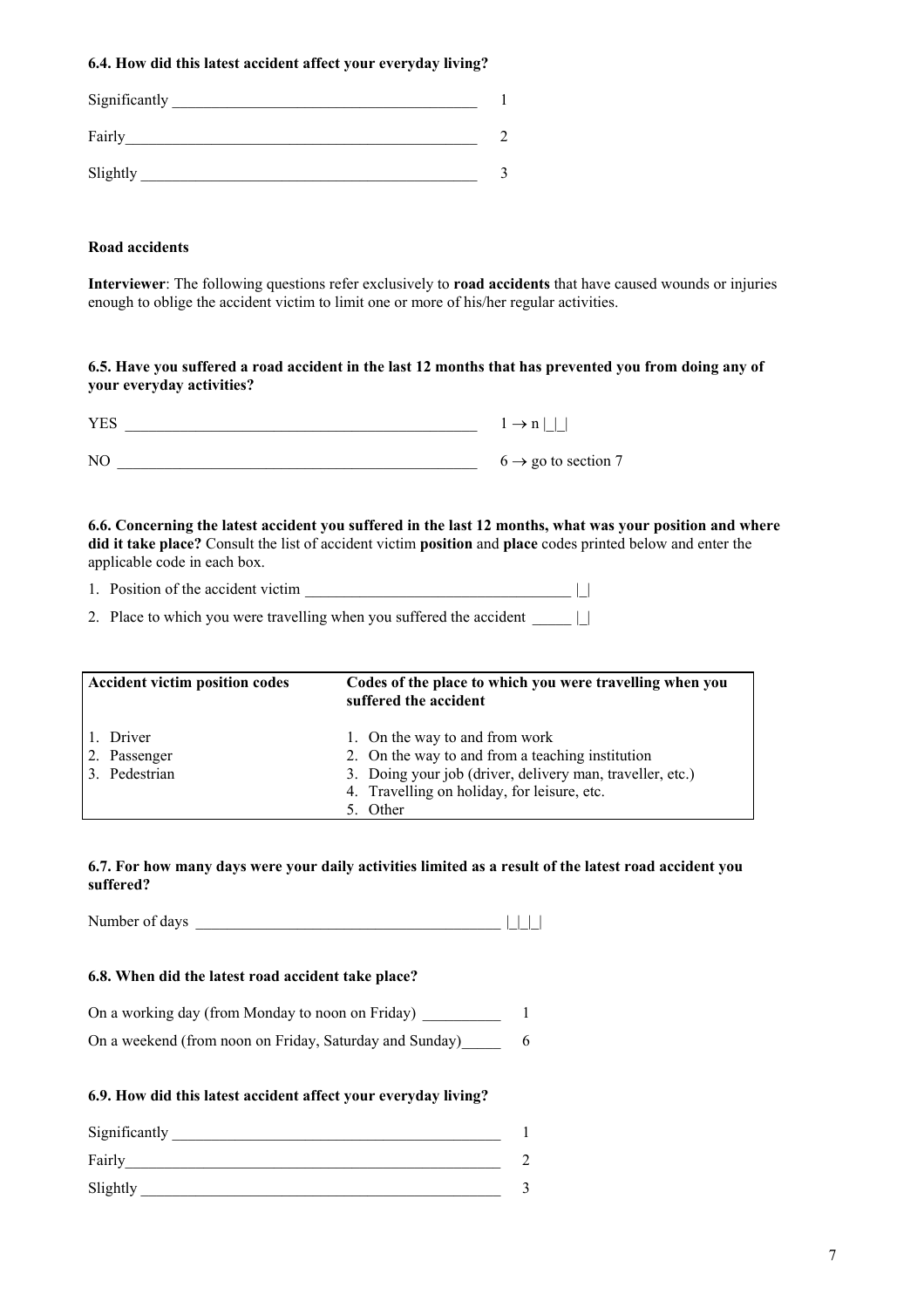**Interviewer**: The following questions refer to **criminal offences** committed against the interviewee or his/her property (physical assault, theft, intimidation, etc.)

# **7.1. Have you been the victim of any act of physical violence against your person in the last 12 months?**

| <b>YES</b> | 1. no. of acts of physical violence          |
|------------|----------------------------------------------|
|            | 2. no. of acts of physical violence reported |
| NO.        | $6 \rightarrow$ go to 7.3                    |

# **7.2. Specify the particulars of the latest act of physical violence of which you were the victim in the last 12 months.**

| 1. Where did the incident take place?                      |                | 3. As a result of this incident, did you have to<br>visit a doctor or another member of the medical                                                                                                                                                                                                                                                                                                 |  |
|------------------------------------------------------------|----------------|-----------------------------------------------------------------------------------------------------------------------------------------------------------------------------------------------------------------------------------------------------------------------------------------------------------------------------------------------------------------------------------------------------|--|
| At your home                                               | 1              | profession?                                                                                                                                                                                                                                                                                                                                                                                         |  |
| At someone else's home                                     | 2              |                                                                                                                                                                                                                                                                                                                                                                                                     |  |
| At your place of work                                      | $\mathcal{E}$  | $\begin{array}{c}\nYES \longrightarrow 1 \\ NO \longrightarrow 6\n\end{array}$                                                                                                                                                                                                                                                                                                                      |  |
| On a means of public transport<br>or at a station          | $\overline{4}$ | 4. Did it cause you injuries that have obliged you                                                                                                                                                                                                                                                                                                                                                  |  |
| At a place of leisure (restaurants,<br>discotheques, etc.) | 5              | to limit your everyday activities?                                                                                                                                                                                                                                                                                                                                                                  |  |
| On a public thoroughfare 6                                 |                | YES $\overline{NO}$ $\overline{AO}$ $\overline{AO}$ $\overline{AO}$ $\overline{OO}$ $\overline{OO}$ $\overline{OO}$ $\overline{OO}$ $\overline{OO}$ $\overline{OO}$ $\overline{OO}$ $\overline{OO}$ $\overline{OO}$ $\overline{OO}$ $\overline{OO}$ $\overline{OO}$ $\overline{OO}$ $\overline{OO}$ $\overline{OO}$ $\overline{OO}$ $\overline{OO}$ $\overline{OO}$ $\overline{OO}$ $\overline{OO}$ |  |
|                                                            | $\tau$         |                                                                                                                                                                                                                                                                                                                                                                                                     |  |
| 2. Did you report this incident?                           |                | 5. For how long? $\qquad \qquad$ No. of days $\Box$                                                                                                                                                                                                                                                                                                                                                 |  |
| YES                                                        |                |                                                                                                                                                                                                                                                                                                                                                                                                     |  |
| $\begin{tabular}{c} NO \\ \hline \end{tabular}$            | 6              |                                                                                                                                                                                                                                                                                                                                                                                                     |  |

**7.3. Have you been the victim of any damage to property or theft in the last 12 months?** Irrespective of whether the damage to property or theft was accompanied by physical violence and has already been **accounted** for under the preceding question or whether it has not be mentioned previously, your response should be yes.

| <b>YES</b>     | 1. no. of damages or thefts           |                           |
|----------------|---------------------------------------|---------------------------|
|                | 2. no. of damages or the fts reported |                           |
| N <sub>O</sub> |                                       | $6 \rightarrow$ go to 7.6 |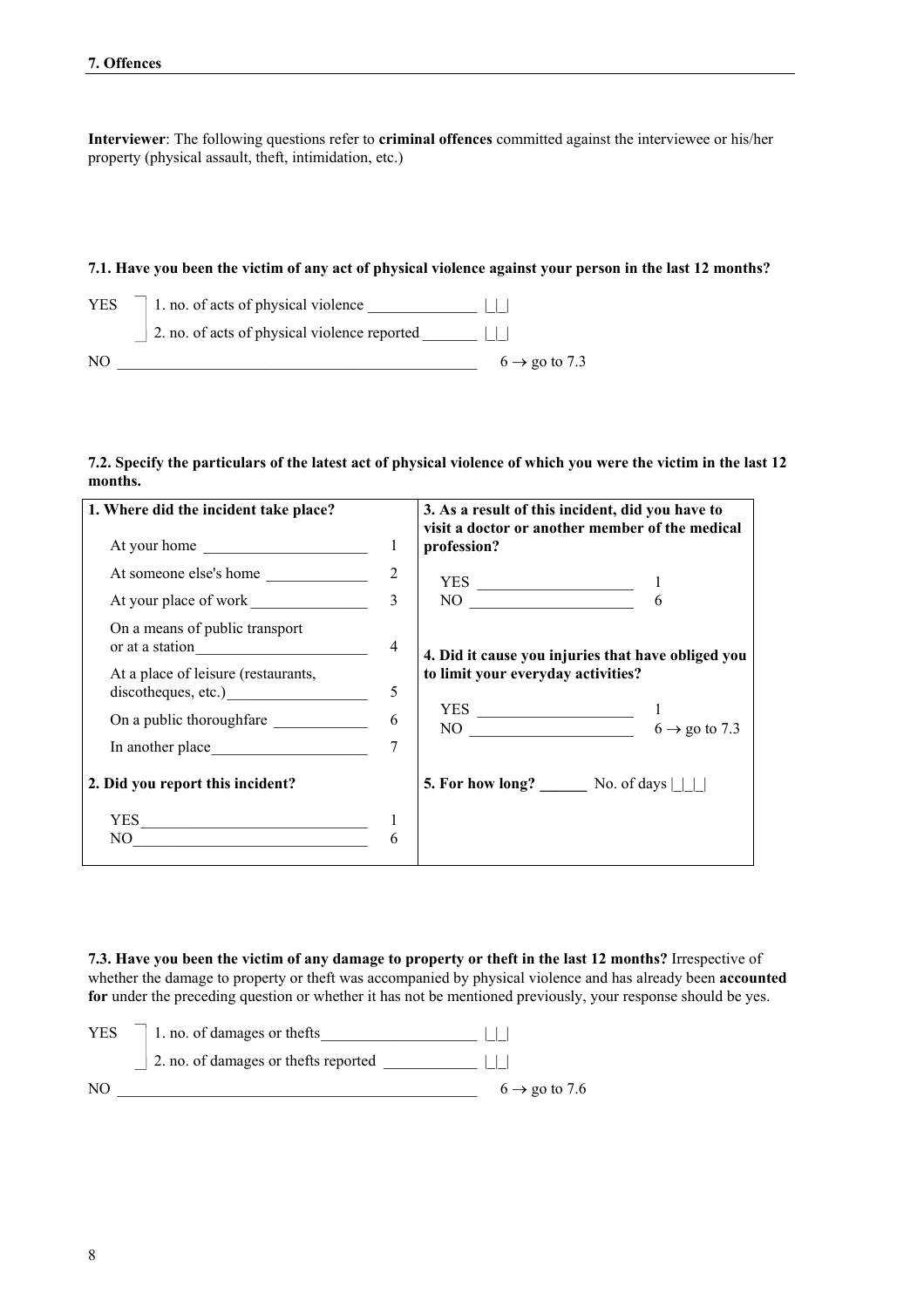# **7.4. Of what type was the latest damage to property or theft of which you have been the victim in the last 12 months?**

| Robbery with a blunt weapon, firearm, etc.                    |                |
|---------------------------------------------------------------|----------------|
|                                                               |                |
| The ft of bag or purse, without intimidation or violence      | 3              |
| Burglary at your home or other premises you own               | $\overline{4}$ |
| Car theft                                                     | 5              |
| The ft of objects from a vehicle                              | 6              |
| Acts of vandalism                                             |                |
| Swindles or confidence tricks                                 | 8              |
| Others<br><u> 1980 - Andrea Station, amerikansk politik (</u> | 9              |

# **7.5. Did you report this latest damage to property or theft?**

| $T/T \sim$ |  |
|------------|--|
| <b>T</b>   |  |

**Interviewer**: Put question 7.6 to all interviewees, irrespective of whether or not they have been victims of acts of physical violence, property damage or theft.

### **7.6. Have you limited your outings at night for fear of being attacked, robbed of something or similar?**

| Yes, often        |  |
|-------------------|--|
| Yes, occasionally |  |
| N <sub>0</sub>    |  |

### **8. Information concerning health and social services**

**Interviewer:** This section includes any services **NOT** requested as a result of the interviewee suffering from any **disability or limitation,** which are specified in the Disabilities and Impairments Questionnaire **(2)** or the Limitations and Impairments Questionnaire **(3)**.

### **8.1. Have you had a need for one or more of the following health and/or social services in the specified periods?**

**Interviewer:** Read the classes of services and periods of time listed under question 8.2. to the informant. Then enter the responses, bearing in mind that the first two options are not exclusive.

| You have <b>needed</b> and you <b>received</b> one or more services in the period | $1 \rightarrow$ go to 8.2, column 1 |
|-----------------------------------------------------------------------------------|-------------------------------------|
| You have needed and you have not received one or more services in                 |                                     |
| the period                                                                        | $1 \rightarrow$ go to 8.2, column 2 |
| You have <b>not needed</b> any service in the period                              | $6 \rightarrow$ go to section 9     |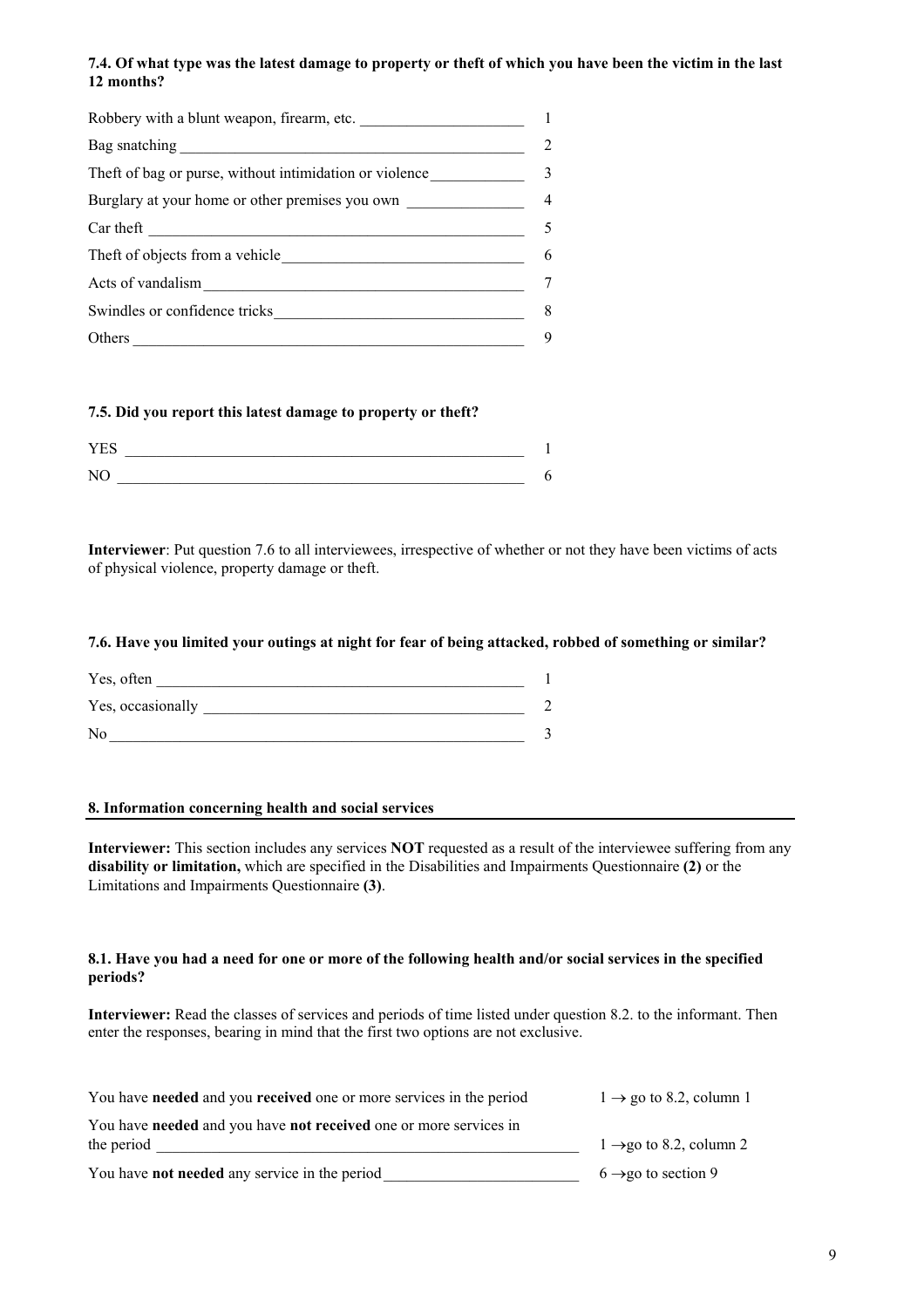**8.2. Particulars of the health and social services you have received and the method of financing, and particulars concerning the grounds on which you have not received the health and social services you require**. For each service you **have received** in the specified period, enter in the respective boxes the **number of days** during which you received the service under each method of financing. For each service you **needed** and did **not receive** in the period, enter the code of the main ground on which you did not receive the service, taking into account the ranking order of the grounds. Then, if you have received a service, go to 8.3 and if you have not received any service whatsoever, go to section 9.

| <b>Method of financing</b>                                                                                                                                                                                                                                                            |                                                                    | 1<br>You have received services |         | $\mathbf{2}$<br><b>Grounds for not having</b> |  |
|---------------------------------------------------------------------------------------------------------------------------------------------------------------------------------------------------------------------------------------------------------------------------------------|--------------------------------------------------------------------|---------------------------------|---------|-----------------------------------------------|--|
| <b>Classes of health and social services</b>                                                                                                                                                                                                                                          | 1.Pf                                                               | 2. Pd                           | $3.$ Pc | received the services<br>you require          |  |
| In the last fortnight                                                                                                                                                                                                                                                                 |                                                                    |                                 |         |                                               |  |
| 1. Medical and/or nursing care (except)<br>2. Diagnostic tests<br>4. Rehabilitation<br>5. Mental health and psychiatric or<br>psychological care<br>7. Health and social telecare<br>8. Respite services: hour- and day-long<br>stays<br>9. Cultural, recreational, leisure and spare | $\Box$<br>$\begin{array}{c} \square \square \end{array}$<br>$\Box$ |                                 |         |                                               |  |
| In the last year                                                                                                                                                                                                                                                                      |                                                                    |                                 |         |                                               |  |
| 10. Dental service<br>11. Information/advice/appraisal<br>12. Health care provided by hospital staff<br>13. Transplants/implants<br>15. Respite services: temporary stays<br>16. Ambulance and/or adapted transport                                                                   |                                                                    |                                 |         |                                               |  |

# **Method of financing Grounds**

- 1.  $Pf = free of charge$
- 2.  $Pd =$  direct payment (payment by the individual and/or private insurance schemes)
- 3. Pc = combined payment (public and private)

- 1. Waiting list
- 2. Not available in the community
- 3. Insufficient financial resources
- 4. Other grounds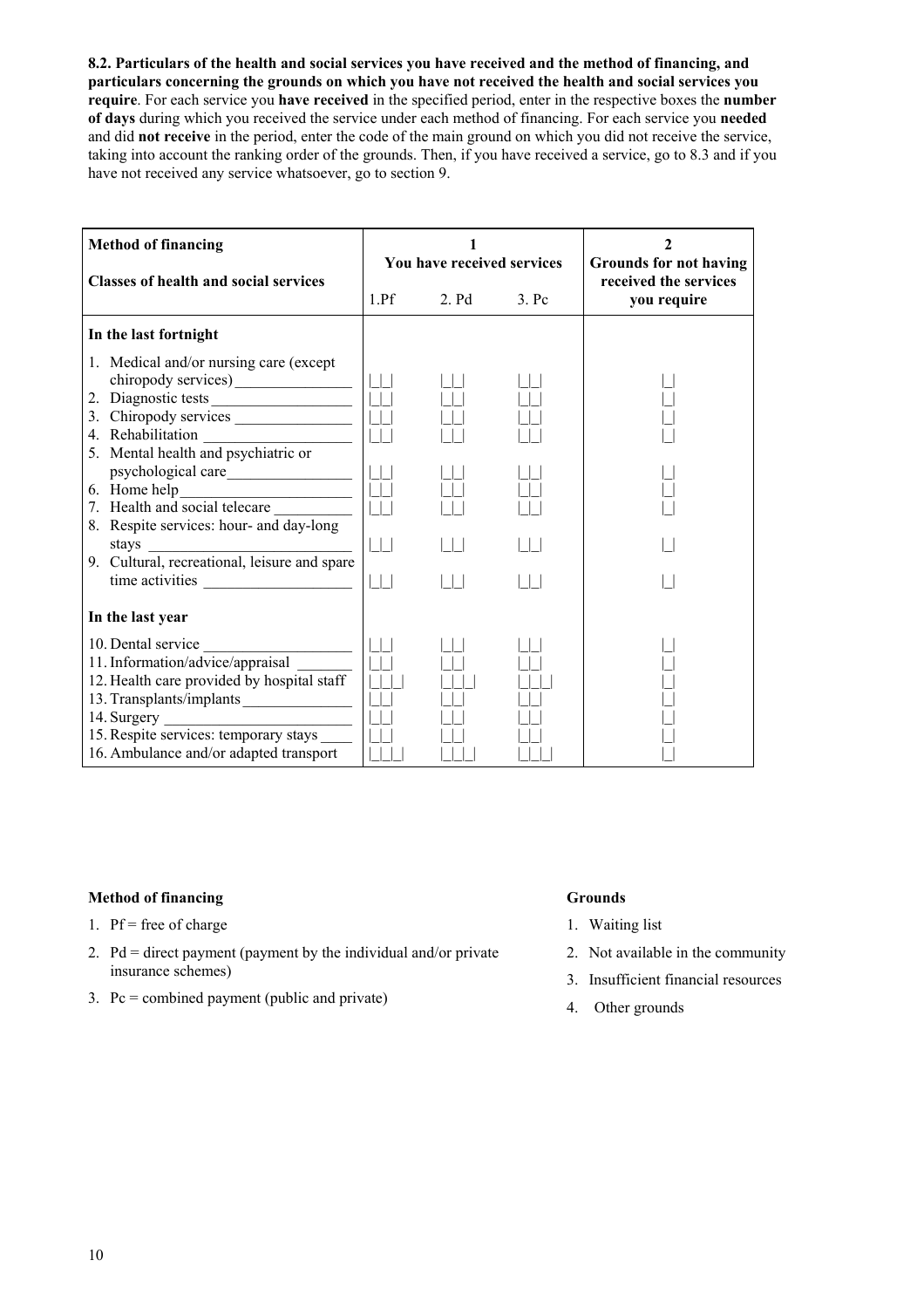# **8.3. Specify the type of institution(s) at which you have received health and social services**

|                                                                    | <b>YES</b> | NO |
|--------------------------------------------------------------------|------------|----|
|                                                                    |            | 6  |
| 2. Day hospitals                                                   |            | 6  |
| 3. Primary or specialised care institutions and doctor's surgeries |            | 6  |
| 4. Patient's home                                                  |            | 6  |
| 5. Residential homes                                               |            | 6  |
| 6. Day centres                                                     |            | 6  |
| 7. Social centres                                                  |            | 6  |
|                                                                    |            |    |

# **9. Accessibility**

# **9.1. Interviewer: enter the type of building in which the dwelling is located.**

| House (detached, semi-detached, terraced) |                                         |  |
|-------------------------------------------|-----------------------------------------|--|
| Building of flats with lift               | $\rightarrow$ no. of the floor on which |  |
| Building of flats without lift            | the dwelling is located                 |  |

# **9.2. Specify whether you now have any difficulty in coping normally in any of the following places due to a temporary health-related problem or any impairment from which you suffer:**

|                                                                                                                                                                                                                                                                                            | YES | NO |
|--------------------------------------------------------------------------------------------------------------------------------------------------------------------------------------------------------------------------------------------------------------------------------------------|-----|----|
| 1. In the entrance hall to your house                                                                                                                                                                                                                                                      |     | 6  |
| 2. In the lift<br><u> 2008 - Andrea Station Barbara, amerikan personal di personal dengan personal di personal dengan personal di p</u>                                                                                                                                                    |     | 6  |
| 3. On the stairs $\frac{1}{2}$ and $\frac{1}{2}$ and $\frac{1}{2}$ and $\frac{1}{2}$ and $\frac{1}{2}$ and $\frac{1}{2}$ and $\frac{1}{2}$ and $\frac{1}{2}$ and $\frac{1}{2}$ and $\frac{1}{2}$ and $\frac{1}{2}$ and $\frac{1}{2}$ and $\frac{1}{2}$ and $\frac{1}{2}$ and $\frac{1}{2}$ |     | 6  |
| 4. In the bathroom                                                                                                                                                                                                                                                                         |     | 6  |
| 5. In the other rooms of your home                                                                                                                                                                                                                                                         |     | 6  |
| 6. On the balcony or patios                                                                                                                                                                                                                                                                |     | 6  |
| 7. In other places                                                                                                                                                                                                                                                                         |     | 6  |

| <b>Interviewer:</b> If the interviewee is aged 18 years of over, continue with question 9.3. |
|----------------------------------------------------------------------------------------------|
| If the interviewee is aged under 18 years, go to question 9.5.                               |

# **9.3. Do you (or would you have) difficulties in driving your car due to health-related problems?**

| VE <sup>2</sup><br>I EQ    |                           |
|----------------------------|---------------------------|
| $\overline{\rm M}$<br>19 U | $6 \rightarrow$ go to 9.5 |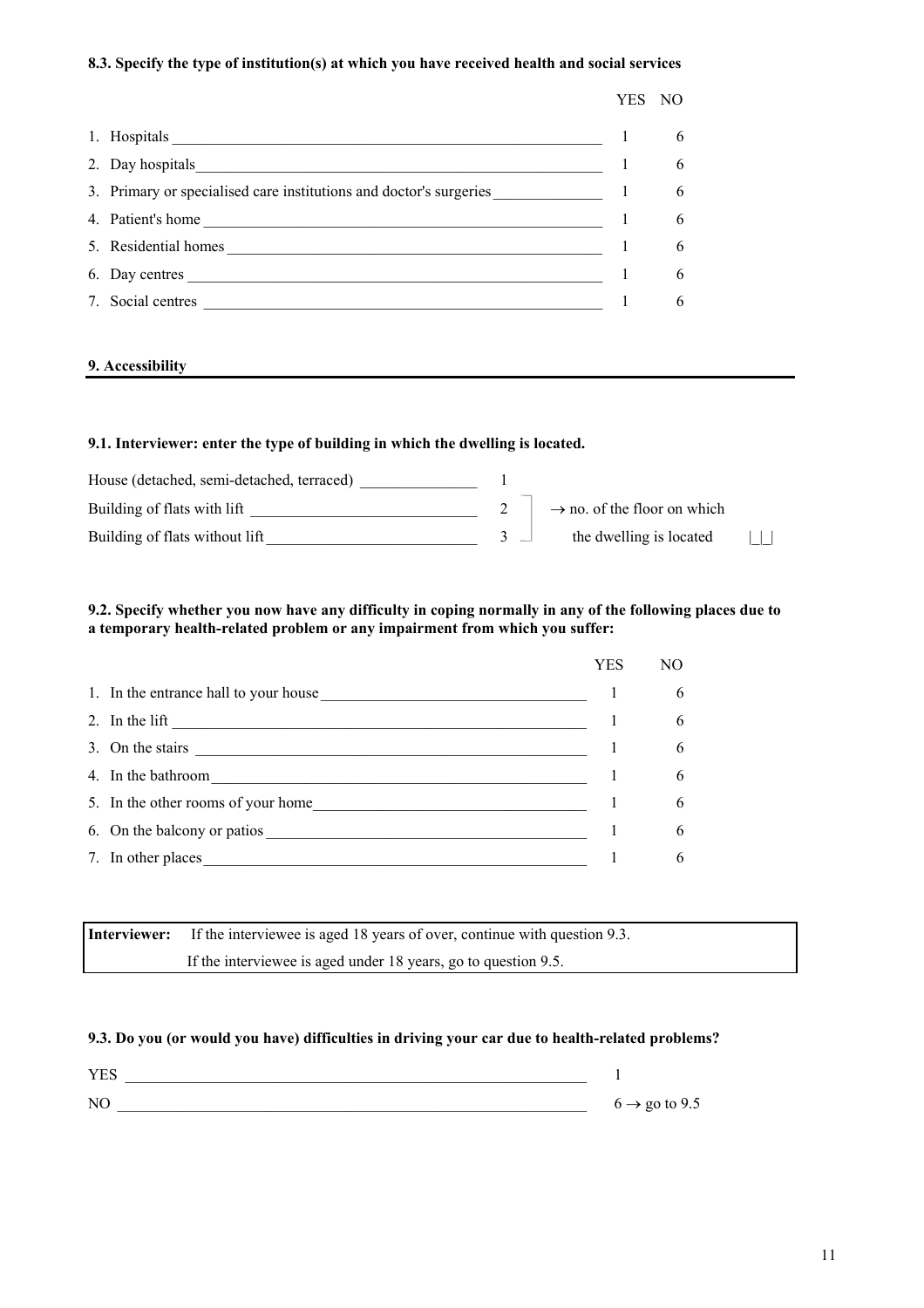# **9.4. Specify whether or not you have (or would you have) the following difficulties in driving your car**

|                                                  | YES | NO. |
|--------------------------------------------------|-----|-----|
| 1. To get to the car                             |     |     |
| 2. To get into the seat                          |     | 6   |
| 3. To change gear, move the steering-wheel, etc. |     | 6   |
| 4. Other problems                                |     | 6   |

# **9.5. Do you (or would you have) difficulties in using public transport due to health-related problems?**

| $\mathbf{V}$             |                                 |
|--------------------------|---------------------------------|
| $\overline{\rm M}$<br>-- | $6 \rightarrow \text{go to }$ . |

# **9.6. Specify whether or not you have (or would you have) the following difficulties in using public transport**

|                                                   | YES | NО |
|---------------------------------------------------|-----|----|
| 1. To get to the vehicle                          |     | 6  |
| 2. To get on or off the vehicle                   |     | 6  |
| 3. To get into the seat                           |     | 6  |
| 4. To pay the fare                                |     | 6  |
| 5. To go up or down the stairs of the underground |     | 6  |
| 6. To get onto the platform at the train station  |     | 6  |
| 7. Other problems                                 |     | 6  |

# **9.7. Do you ever have to use accessible transport due to health-related problems?**

| <b>YES</b>     |                           |
|----------------|---------------------------|
| N <sub>C</sub> | $6 \rightarrow$ go to 9.9 |

# **9.8. Specify whether or not you use the following types of accessible transport.**

|                               | YES | NΟ |
|-------------------------------|-----|----|
| 1. Adapted private car        |     | 6. |
| 2. Accessible taxi (Eurotaxi) |     | 6. |
| 3. Low-platform bus           |     | h. |
| 4. Other accessible transport |     |    |

# **9.9. Do you (or would you have) any difficulties in walking along the street due to health-related problems?**

| <b>YES</b> |                                  |
|------------|----------------------------------|
| NC         | $6 \rightarrow$ go to section 10 |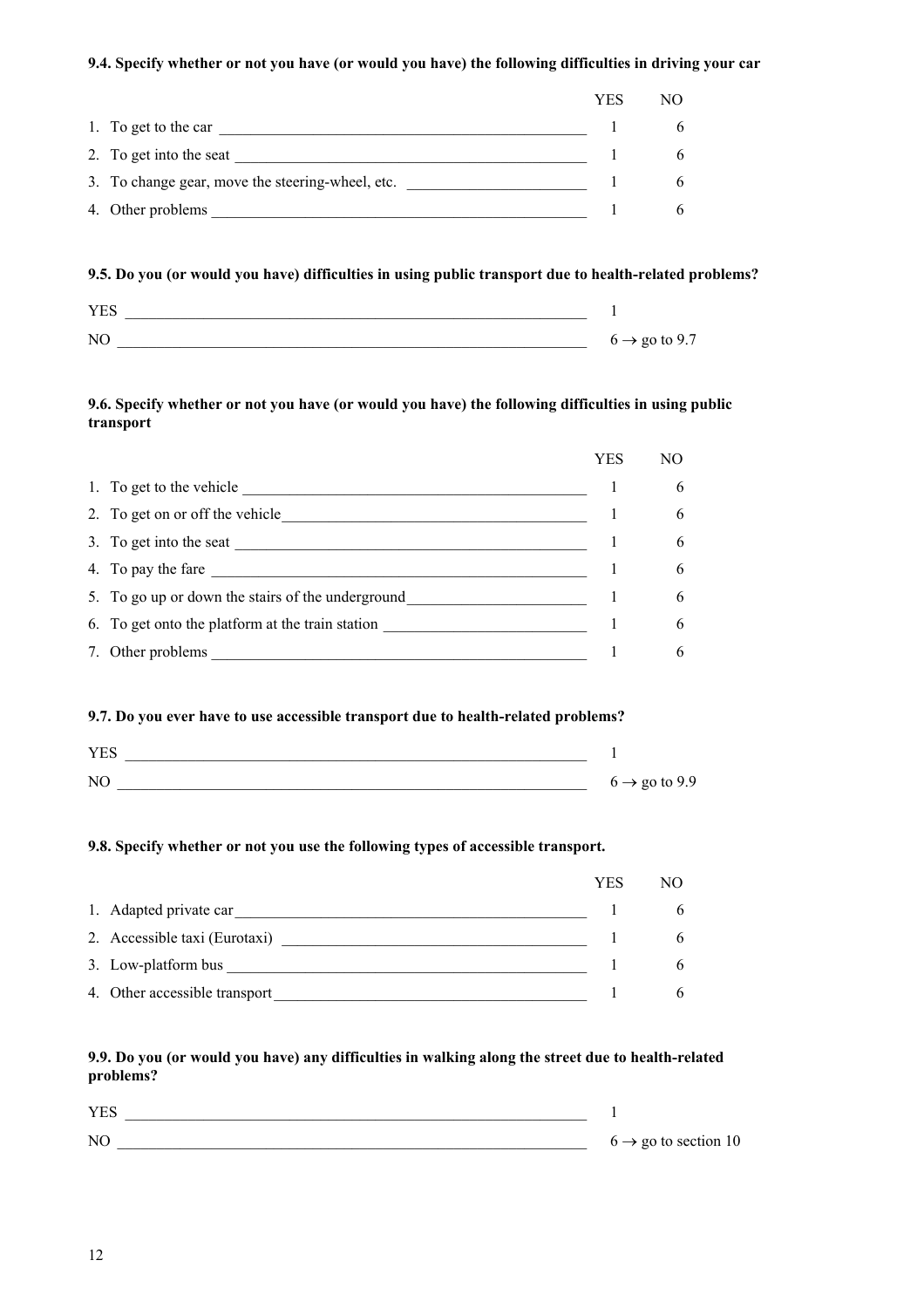# **9.10. Specify whether or not you have (or would you have) the following difficulties in walking along the street**

|    |                                                                                                  | YES |   |
|----|--------------------------------------------------------------------------------------------------|-----|---|
|    | 1. To get up kerbs                                                                               |     | 6 |
|    | 2. To cross the street when the traffic lights are green for pedestrians                         |     | 6 |
|    | 3. To cope with obstacles on the footpaths                                                       |     | 6 |
|    | 4. To cross because of the small amount of space left by cars incorrectly<br>parked on footpaths |     | 6 |
|    | 5. To walk due to problems with the pavement (slippery surface,<br>subsidence, etc.)             |     | 6 |
| 6. | Other problems                                                                                   |     | 6 |
|    |                                                                                                  |     |   |

# **10. Eating habits**

**10.1. Considering that individuals may have different eating habits, specify which of the following options comes closest to your eating habits during the last 6 months.**

| Breakfast, lunch and dinner                             |               |
|---------------------------------------------------------|---------------|
| Breakfast, lunch, tea and supper                        | $\mathcal{D}$ |
| Only one substantial meal per day                       | 3             |
| You eat small amounts of food many times during the day | 4             |
| You skip a main meal                                    |               |
| Other eating habits                                     | 6             |

**10.2. According to your eating habits, where do you usually take your main meals?** The question refers to usual, not exceptional (holidays, celebrations, etc.) circumstances. Consult the list of **eating place codes** and enter the applicable code in each box.

| <b>Breakfast</b> | Lunch          | Dinner   |
|------------------|----------------|----------|
| $1\vert$         | 2 <sup>1</sup> | $3 \mid$ |

| <b>Eating place codes:</b>  |                                                     |
|-----------------------------|-----------------------------------------------------|
| 1. Usually at home          | 3. Sometimes at home and sometimes outside the home |
| 2. Usually outside the home | 4. You do not usually take the meal in question     |

# **10.3. What sort of meals do you usually consume in your home?**

| Mainly dishes cooked at home         |  |
|--------------------------------------|--|
| Mainly pre-cooked and/or tinned food |  |
| Both sorts in equal proportions      |  |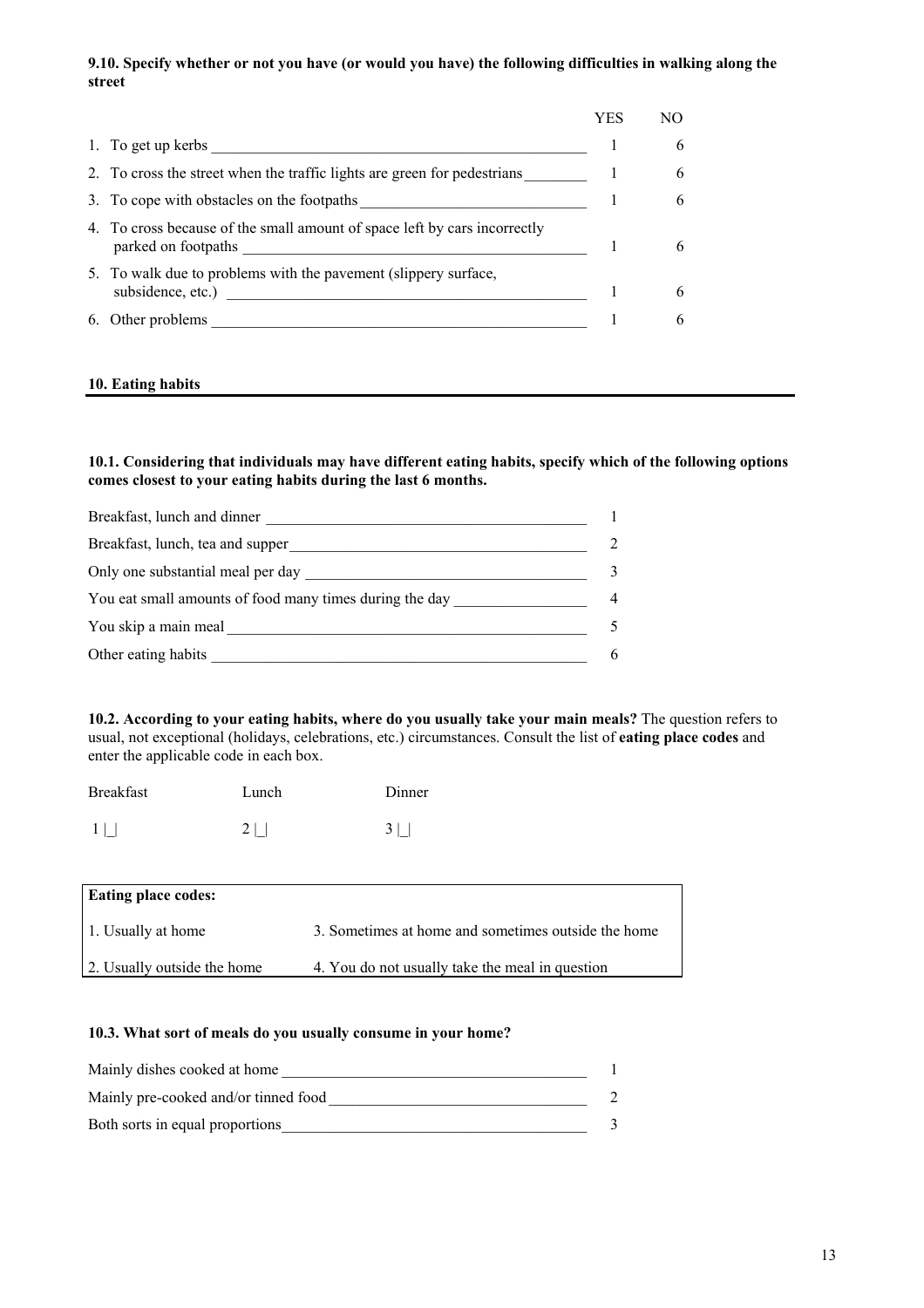# **10.4. What sort of meals do you usually consume outside your home?**

| Mainly dishes prepared at restaurants, self-service restaurants, etc. |  |
|-----------------------------------------------------------------------|--|
| Mainly sandwiches                                                     |  |
| Both sorts in equal proportions                                       |  |

**Interviewer:** If the interviewee is aged 16 years or over, continue with section 11 If the interviewee is aged under 16 years  $\rightarrow$  END

# **11. Lifestyle**

**Interviewer:** Complete this section **only** if the interviewee is aged 16 or over

# **A. Tobacco consumption**

# **11.1. Specify your present situation concerning tobacco consumption (cigarettes, cigars and/or pipes)**

|                                         | go to $11.2$         |
|-----------------------------------------|----------------------|
|                                         | go to $11.7$         |
|                                         | go to 11.12          |
| You neither smoke, nor have ever smoked |                      |
|                                         | go to <b>part B.</b> |
|                                         | Consumption          |
|                                         | of alcoholic         |
|                                         | drinks               |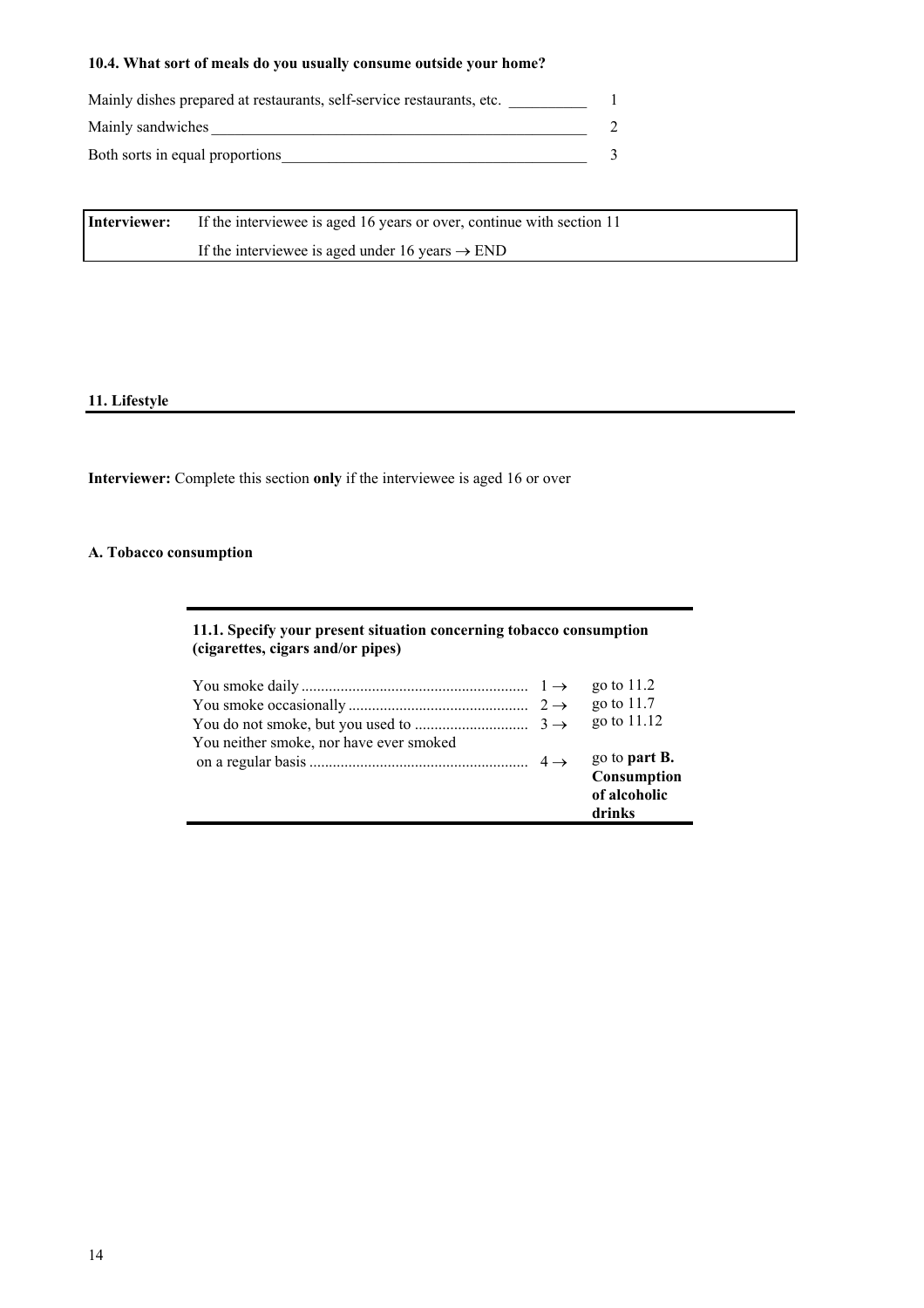| For persons who smoke daily only                                                                                                                                                                                                                       | For persons who smoke occasionally only<br>11.7. How often do you usually smoke?                                                                  |  |  |  |
|--------------------------------------------------------------------------------------------------------------------------------------------------------------------------------------------------------------------------------------------------------|---------------------------------------------------------------------------------------------------------------------------------------------------|--|--|--|
| 11.2. How much tobacco do you smoke on                                                                                                                                                                                                                 |                                                                                                                                                   |  |  |  |
| average per day?                                                                                                                                                                                                                                       | Three or four times a week<br>-1                                                                                                                  |  |  |  |
| 1. No. of cigarettes $\Box$                                                                                                                                                                                                                            | $\overline{2}$<br>Once or twice a week                                                                                                            |  |  |  |
| 2. No. of cigars $\qquad \qquad \qquad$<br>3. No. of pipes                                                                                                                                                                                             | 3<br>Less often                                                                                                                                   |  |  |  |
| 11.3. How old were you when you started to                                                                                                                                                                                                             | 11.8. On the day you smoke, how much tobacc<br>do you smoke on average?                                                                           |  |  |  |
| smoke?                                                                                                                                                                                                                                                 |                                                                                                                                                   |  |  |  |
|                                                                                                                                                                                                                                                        | 1. No. of cigarettes $\Box$                                                                                                                       |  |  |  |
| Age in years $\Box$                                                                                                                                                                                                                                    | 2. No. of cigars $\qquad \qquad \qquad \Box$<br>3. No. of pipes $\qquad \qquad \qquad$                                                            |  |  |  |
| 11.4. Would you say that you now smoke more,<br>less or the same amount as you did 2 years ago?<br>Same $\frac{2}{1}$<br>11.6<br>11.5. What sort of tobacco did you smoke two<br>years ago?<br>Cigarettes<br>$\overline{2}$<br>$\overline{3}$<br>Pipes | 11.9. How old were you when you started to<br>smoke?<br>11.10. Would you say you now smoke more, le<br>or the same amount as you did 2 years ago? |  |  |  |
| You were a non-smoker<br>$\overline{4}$                                                                                                                                                                                                                | 11.11. What sort of tobacco did you smoke 2<br>years ago?                                                                                         |  |  |  |
| 11.6. Have you ever tried to give up smoking?                                                                                                                                                                                                          | Cigarettes<br>go to part B.                                                                                                                       |  |  |  |
| YES $1-\qquad$ go to part B. Consumption                                                                                                                                                                                                               | $\overline{2}$<br>Consumption<br>Cigars                                                                                                           |  |  |  |
|                                                                                                                                                                                                                                                        | Pipes<br>of alcoholic<br>3<br>driks<br>You were a non-smoker<br>$\overline{4}$                                                                    |  |  |  |
| of alcoholic drinks<br>NO<br>6                                                                                                                                                                                                                         |                                                                                                                                                   |  |  |  |

# **11.8. On the day you smoke, how much tobacco**

# **11.10. Would you say you now smoke more, less**

| Cigarettes            |   | go to <b>part B.</b> |
|-----------------------|---|----------------------|
| Cigars                |   | Consumption          |
| Pipes                 | 3 | of alcoholic         |
| You were a non-smoker |   | driks                |
|                       |   |                      |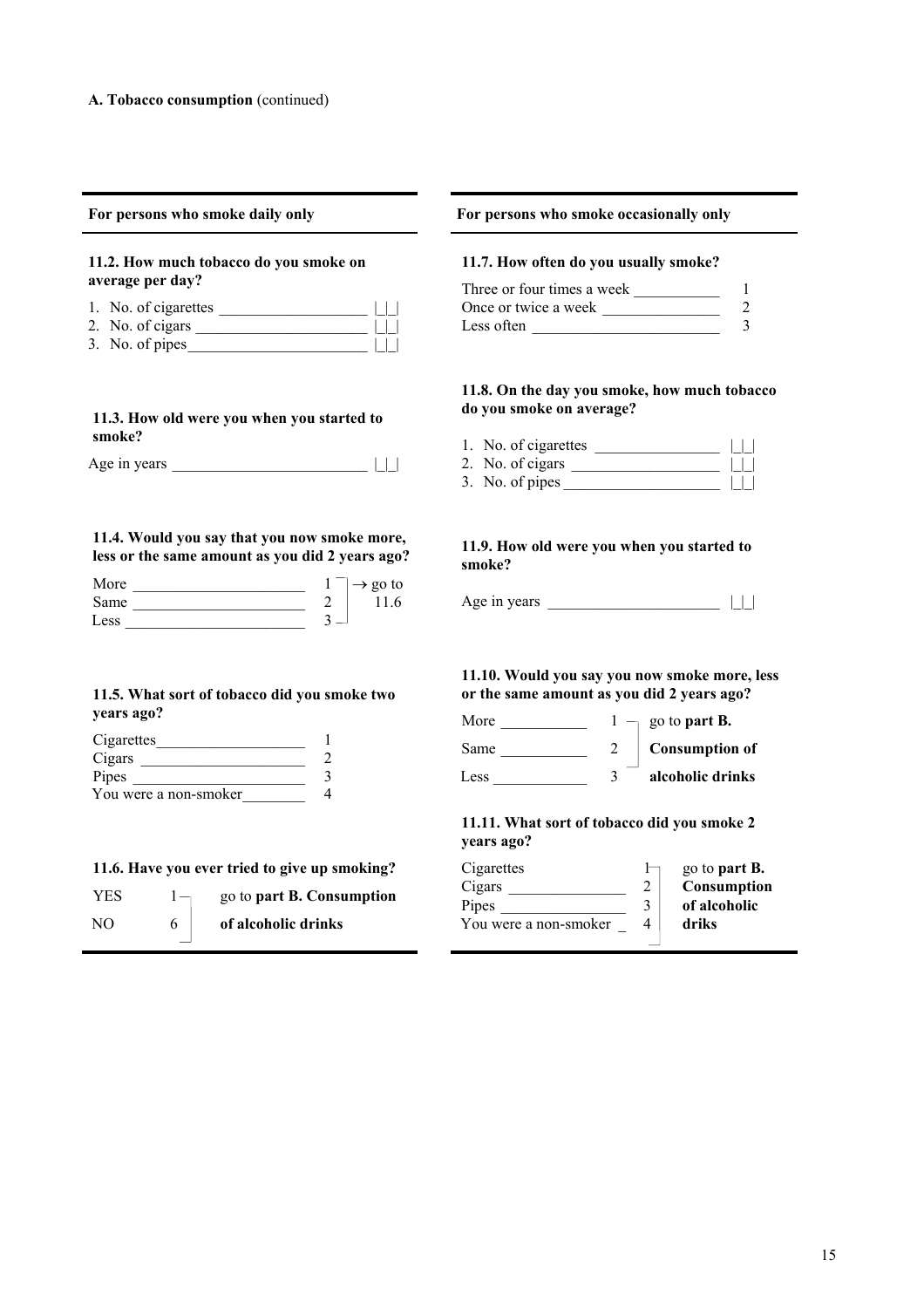| For persons who used to but no longer smoke only      |                                                                                                                                                                                                                                |              |     |  |
|-------------------------------------------------------|--------------------------------------------------------------------------------------------------------------------------------------------------------------------------------------------------------------------------------|--------------|-----|--|
| 11.12. How old were you when<br>you started to smoke? | 11.15. What made you decide to give up smoking?                                                                                                                                                                                |              |     |  |
|                                                       |                                                                                                                                                                                                                                | <b>YES</b>   | NO. |  |
| Age in years $\Box$                                   | You were advised to do so by your doctor                                                                                                                                                                                       | $\mathbf{1}$ | 6   |  |
|                                                       | You had begun to feel smoking-related discomfort ______                                                                                                                                                                        |              | 6   |  |
| 11.13. How long ago did you stop<br>smoking?          | You became more concerned about the harmful effects                                                                                                                                                                            | $\mathbf{1}$ | 6   |  |
|                                                       | You felt it detracted from your mental and/or physical                                                                                                                                                                         |              |     |  |
| 2. Months $\Box$                                      |                                                                                                                                                                                                                                | 1            | 6   |  |
|                                                       |                                                                                                                                                                                                                                | 1            | 6   |  |
| 11.14. When you smoked, how                           | Other grounds and the set of the set of the set of the set of the set of the set of the set of the set of the set of the set of the set of the set of the set of the set of the set of the set of the set of the set of the se | 1            | 6   |  |
| much tobacco did you smoke on<br>average per day?     |                                                                                                                                                                                                                                |              |     |  |
|                                                       |                                                                                                                                                                                                                                |              |     |  |
| 2. No. of cigars $\Box$                               |                                                                                                                                                                                                                                |              |     |  |
| 3. No. of pipes $\Box$                                |                                                                                                                                                                                                                                |              |     |  |
|                                                       |                                                                                                                                                                                                                                |              |     |  |

# **B Consumption of alcoholic drinks**

**11.16. Some individuals have the habit of drinking wine, beer or a glass of spirits either during a meal, as an aperitif, at celebrations or under other circumstances. What is your present situation concerning the consumption of drinks containing alcohol (wine, beer, whisky, etc.),?**

| You drink daily                 |                                         |  |
|---------------------------------|-----------------------------------------|--|
| You drink 4 to 6 times a week   |                                         |  |
| You drink 2 or 3 times a week   | 3 You do not drink but used to drink    |  |
| You drink once a week           | 4 You do not drink and have never drunk |  |
| You drink less than once a week |                                         |  |

**Interviewer:** Consult the response given under 11.16

If any of the options **1, 2, 3, 4, or 5** were entered, go to 11.17 If option **6** was entered, go to 11.21 If option **7** was entered, go part **C Physical exercise**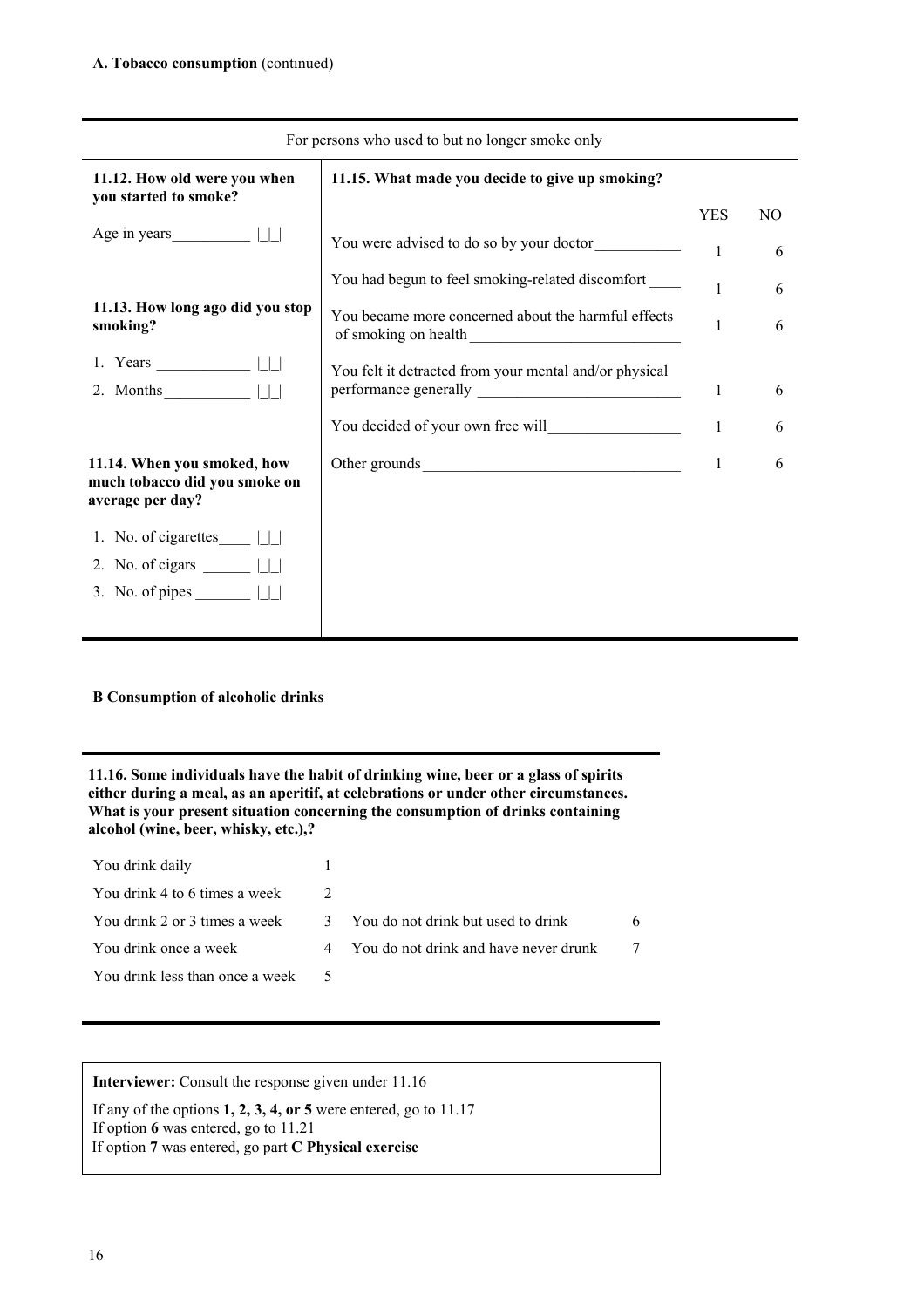### For persons who consume alcoholic drinks only

# **11.17. How old were you when you started to consume alcoholic drinks as often as you specified?**

| Age in years |  |  |
|--------------|--|--|
|--------------|--|--|

# **11.18. How many glasses of each of the following drinks did you consume on the last working day prior to this interview (from Monday to noon on Friday)?**

Note that the particulars refer to one day only

| 1. Glasses of wine                                                               |  |
|----------------------------------------------------------------------------------|--|
| 2. Glasses of beer or cider                                                      |  |
|                                                                                  |  |
| 4. Glasses of sherry, vermouth                                                   |  |
| 5. Glasses of champagne or sparkling wine                                        |  |
| 6. Long drinks (Cuba libre, gin and tonic, etc.) _______________________________ |  |

# **11.19 How many glasses of each of the following drinks did you consume last weekend (Friday afternoon, Saturday and Sunday)?**

Note that the particulars refer to the sum of drinks consumed over the three days

| 1. Glasses of wine                                                         |  |
|----------------------------------------------------------------------------|--|
| 2. Glasses of beer or cider                                                |  |
| 3. Glasses of liqueur (anisette, brandy, rum, whisky, gin, sloe gin, etc.) |  |
| 4. Glasses of sherry, vermouth                                             |  |
| 5. Glasses of champagne or sparkling wine                                  |  |
| 6. Long drinks (Cuba libre, gin and tonic, etc.)                           |  |

# **11.20. Specify whether or not you have changed your drinking habits in the last 12 months.**

| You drink more than before    |                             |
|-------------------------------|-----------------------------|
| You drink less than before    | $\rightarrow$ go to part C. |
| Your consumption is unchanged | <b>Physical exercise</b>    |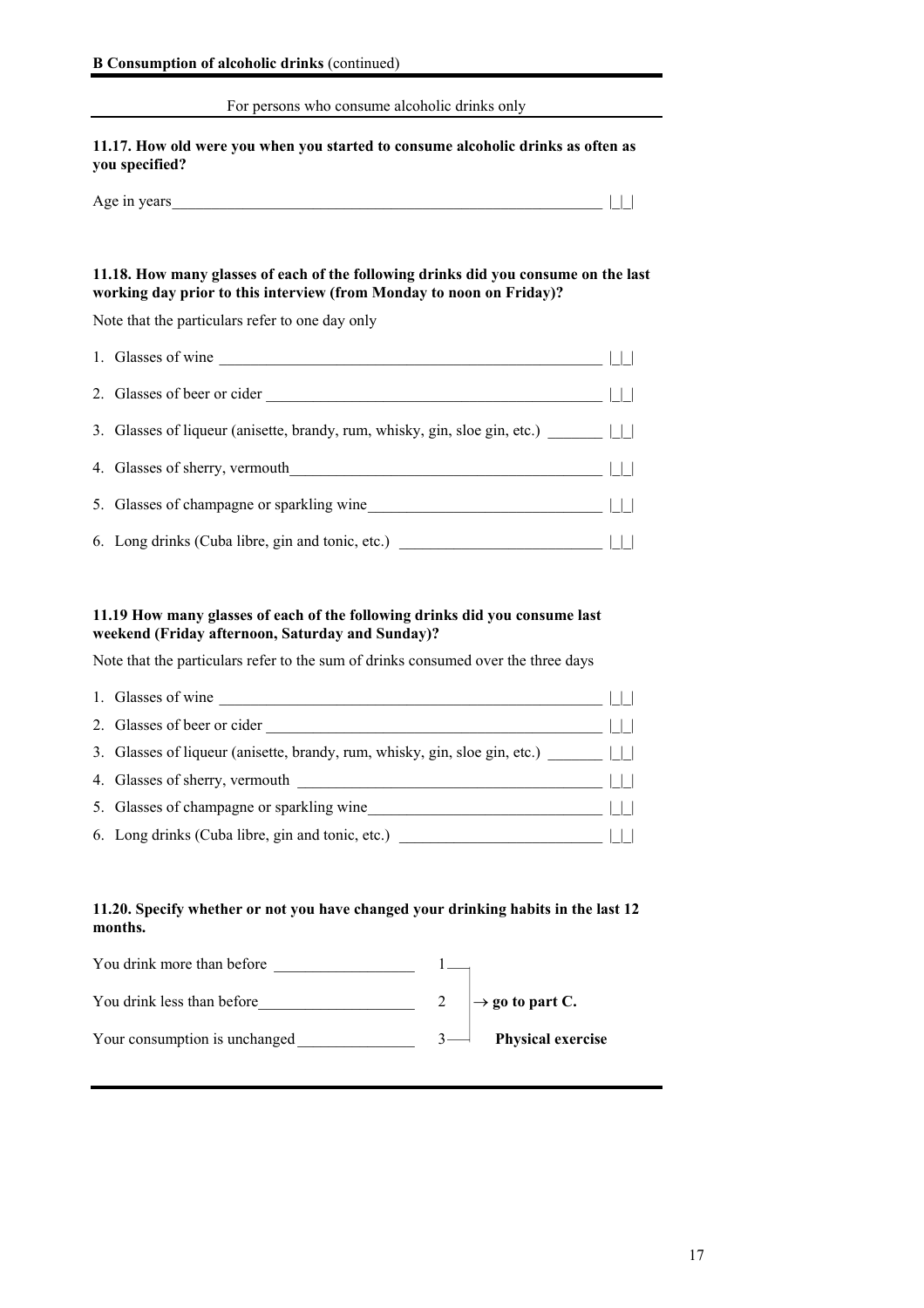| For persons who used to but no longer consume alcoholic drinks only                                                                                                                                                            |                |
|--------------------------------------------------------------------------------------------------------------------------------------------------------------------------------------------------------------------------------|----------------|
| 11.21. How old were you when you started to consume alcoholic drinks?                                                                                                                                                          |                |
|                                                                                                                                                                                                                                |                |
| 11.22. When you used to consume alcoholic drinks, how often did you do so?                                                                                                                                                     |                |
|                                                                                                                                                                                                                                | -1             |
| Several times a week                                                                                                                                                                                                           | 2              |
|                                                                                                                                                                                                                                | 3              |
| 11.23. How old were you when you stopped consuming alcoholic drinks?                                                                                                                                                           |                |
|                                                                                                                                                                                                                                |                |
|                                                                                                                                                                                                                                |                |
| C Physical exercise                                                                                                                                                                                                            |                |
| 11.24. How many hours do you usually sleep a day? The question refers to usual, not<br>exceptional circumstances                                                                                                               |                |
| 11.25. Specify how you perform or what type of physical exercise is involved in your<br>job or main occupation, that is, what better describes your main occupation at your<br>place of work, teaching institution, home, etc. |                |
|                                                                                                                                                                                                                                | 1              |
| Standing for most of the day, with little movement or exertion _________________                                                                                                                                               | $\overline{2}$ |
| Walking, carrying loads, moving about frequently                                                                                                                                                                               | 3              |
| Hard work, jobs that call for considerable physical exertion                                                                                                                                                                   | 4              |
| 11.26. Specify which type of physical exercise you do regularly in your spare time,<br>that is, which of these possibilities best describes most of your spare time activity.                                                  |                |
| You do no exercise and spend almost all of your spare time doing sedentary<br>activities (reading, watching television, going to the cinema, etc.)                                                                             | 1              |
| You do some physical exercise or play sport occasionally (walking or cycling,<br>gardening, leisurely workouts, recreational pursuits involving little exertion,<br>$etc.$ )                                                   | 2              |
| You do some physical exercise or play a sport several times a month (tennis,<br>workouts, running, swimming, cycling, team games, etc.)                                                                                        | 3              |
| You do some physical exercise or play a sport several times a week                                                                                                                                                             | 4              |